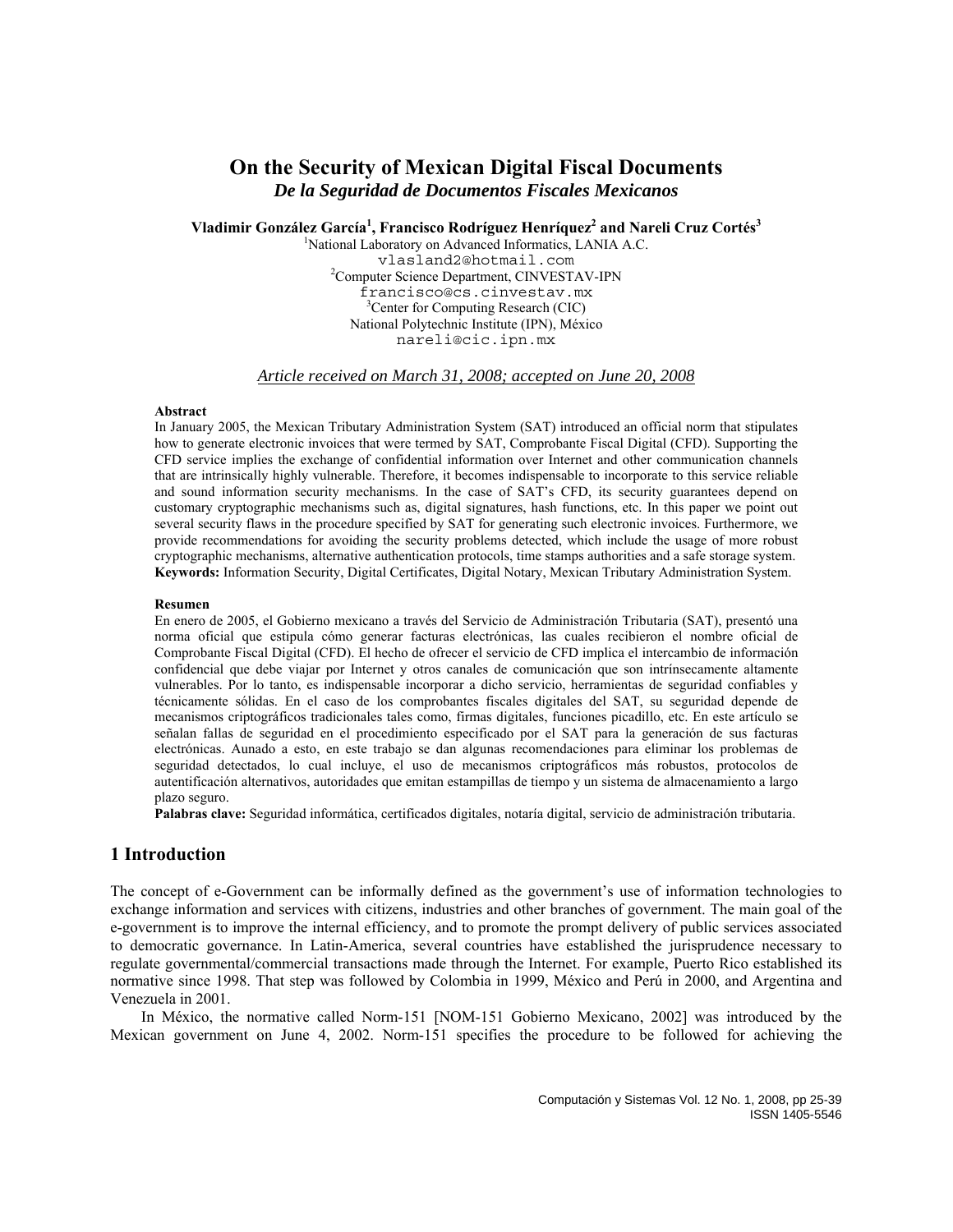confidentiality and integrity security services in official/sensitive documents. With the purpose of certifying documents' exact generation date, it was also suggested to use a cryptographic mechanism called Digital Time Stamping (DTS). It is worth mentioning that Norm-151 did not specify how to use the DTS mechanism [Hernández-Luna, 2007]. Further, since January 2005 the Mexican Tributary Administration System, (SAT after its name in Spanish) has offered to taxpayers a system for the automatic generation of electronic invoices, known as (*factura digital*) or Comprobante Fiscal Digital (CFD).

The CFD service is intended for automatizing the accounting process of individuals and enterprises, which is done by allowing Internet access to fiscal and administrative services. Up to this date, using CFDs is not mandatory, however, this service will be declared compulsory by SAT in a near future [SAT Secretaría de Hacienda y Crédito Público, 2008]. Since 2005, the CFD service has gradually gained a greater importance, among other reasons, because of the increasing number of Mexican enterprises that want to achieve an automatic accounting process. Only in the Mexican federal government case, the list of its branches and its decentralized dependencies that regularly utilize electronic invoices for tax and administrative declarations include: *Banco de México*, *Secretaría de la Función Pública*, *Secretaría de Economía*, *Instituto Mexicano del Seguro Social*, among others. Moreover, from January 5, 2005 until December 31, 2007; a total of 9778 taxpayers had used the CFD service, 6980 of them being regular taxpayers ("Personas Físicas"), and 2798 being company representatives ("Personas Morales"). In addition, a total of 14,769,775 CFDs have been issued so far by the Mexican government [SAT Secretaría de Hacienda y Crédito Público, 2008].

It is noticed that SAT's CFD service implies the exchange of confidential information over communication channels that are intrinsically highly vulnerable. Therefore, it becomes indispensable to incorporate to this service reliable and sound information security mechanisms. In the case of CFDs, their security lies on digital signatures. The concept of digital signature is analog to the real-world autograph signature, but it is more powerful in the sense that it also offers protection against malicious data modifications. In this way, digital signatures may provide juridical and technical protection to electronic documents, as well as commercial transactions. Unfortunately, digital signatures by themselves cannot provide reasonable protection against several sophisticated authentication attacks such as man-in-the-middle attack, identity-misbinding attack, replay attacks, identity usurpation, and so on [Schmeh, 2003]. Other potential devastating problems include the lack of protection against senders/receivers that refuse to acknowledge that they have sent/received a given document.

Because of the above, CFDs incorporate the usage of an infrastructure able to overcome aforementioned security gaps. That infrastructure is known as Public Key Infrastructure (PKI) [Kuhn et al., 2001]. Nevertheless, the PKI system is useless for establishing when a digital signature was generated. Knowing the exact date and time associated to the electronic invoice generation is, more often than not, crucial for commercial and/or legal transactions. This key feature, i.e. certifying when a given document was created, can be achieved by means of digital time stamping which in turn implies the usage of Time Stamp Authorities.

The main contributions of this paper are the following. We first present a careful analysis of the security protocols associated to SAT's Electronic invoice service. Then, we list major security flaws found by our study in SAT's specifications. Thereafter, we recommend several modifications to the current SAT protocols that can help to remedy the weaknesses detected. Finally, we present a system that guarantees secure storage of all the CFD created by an enterprise and/or individual. Our solution consists of a digital notary architecture that includes time stamp authorities as a mechanism to enforce digital time stamping.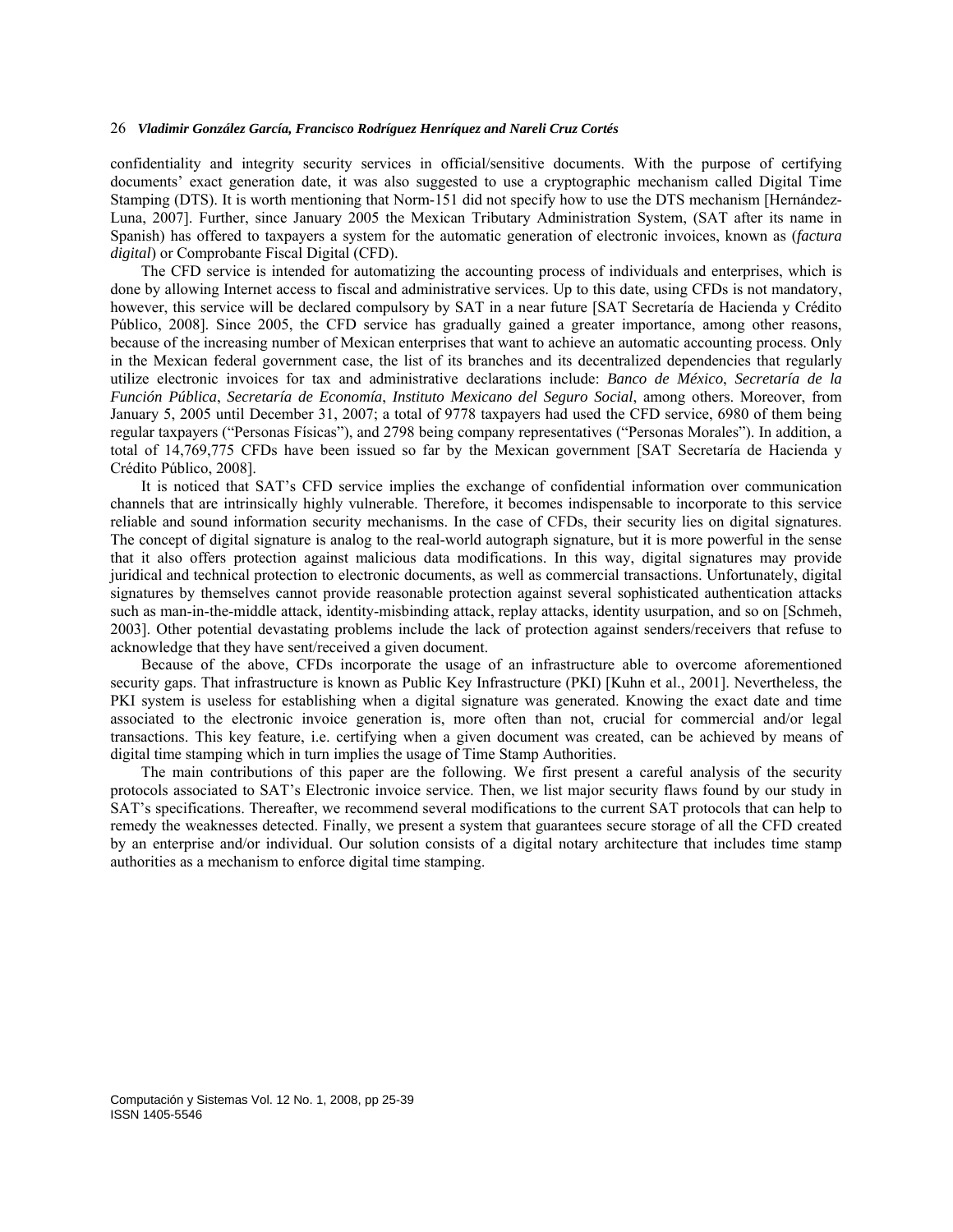#### *On the Security of Mexican Digital Fiscal Documents* 27



**Fig. 1.** Public Key Encryption/Decryption

The rest of this paper is organized as follows. In Section 2 we briefly summarize the most important security information concepts and services to be used throughout this manuscript. Then in Section 3 we outline the main procedures included in SAT's advanced digital signature FIEL protocol. In Section 4 we point out several security flaws in the FIEL protocol, whereas in Section 5 we give security solutions to the problems detected. The design specifics of a safe storage architecture is described in Section 6. Finally, in Section 7, concluding remarks are drawn.

### **2 Security Notions**

In 1976, Diffie and Hellman introduced the concept of public key cryptography. Public key crypto-schemes are characterized by the fact that a pair of public and private keys is assigned to each user in the system, with the property that if a public key is used for encrypting (decrypting) messages, then only the corresponding private key can be used to decrypt (encrypt) them, as is shown in Fig. 1.

In modern cryptography, however, public key crypto-schemes are mainly used for generating digital signatures, which, in principle, cannot be forged. Roughly speaking, a digital signature should exhibit the following three properties,

- 1. Integrity: It implies that the received document is a genuine identical copy of the one that was sent.
- 2. Identity: It ensures that the received document was created by a given author.
- 3. Non-repudiation: Neither the sender nor the receiver, can deny having sent or having received a document.

Fig. 2 shows the typical process followed in order to sign/verify the CFD of a given provider. First, the sender must sign the hash value of the so-called *original chain*<sup>[1](#page-2-0)</sup> by using his/her private key. Thereafter both, the original chain and its signed hash value are sent to the receiver. The receiver can then verify the CFD's signature by using the sender's public key that can be obtained from the provider's FIEL certificate as shown in Fig. 2. Only if the received original chain is identical to the one that was sent and if the correct public key (the one corresponding to the private key that was used for signing) is utilized, the signature will pass the verification process.

However, as it was mentioned in the preceding Section, public key cryptography alone, cannot provide reasonable protection against several authentication attacks. Concretely, the sort of security concerns posed by the application of public key algorithms without the support provided by an additional infrastructure can be classified int the following four types [Schmeh, 2003]:

<span id="page-2-0"></span> $\overline{\phantom{a}}$ <sup>1</sup> The original chain is a summary of all relevant information contained in a CFD. For more details, the reader is referred to Section 3.4.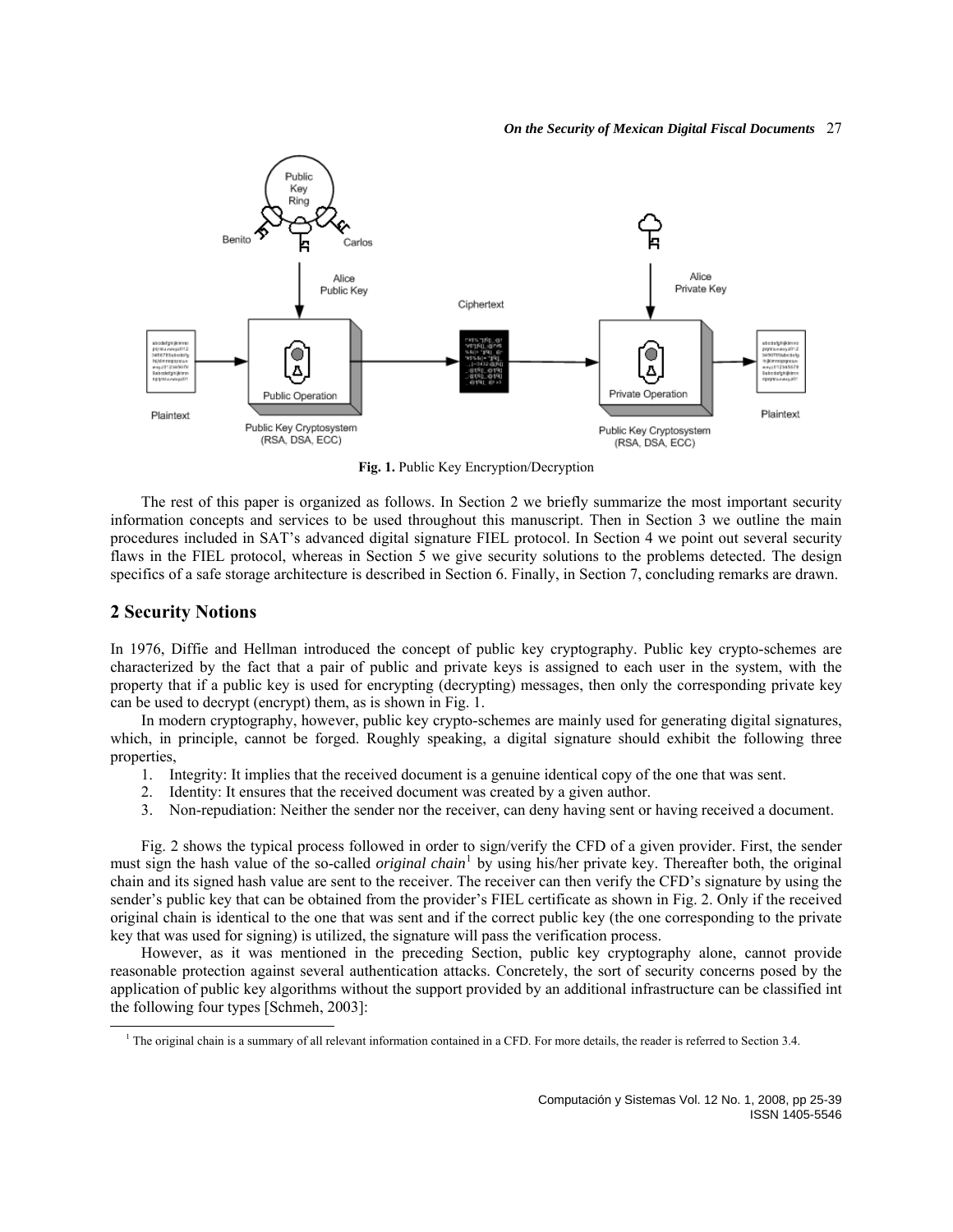- 1. Secure Key Authentication. It is crucial to avoid attacks like man-in-the-middle, replay attacks and identity usurpation attacks among others.
- 2. Key revocation. In the case that *A*'s private key has been compromised by the opponent, then *A* has no option but to generate a new pair of keys while his/her old ones must not be used anymore (an action known as key revocation). However, it remains as an open problem how to announce to all *A*'s correspondents that *A*'s keys have just been revoked.
- 3. Non-repudiation. The main goal of a digital signature is to offer the *non-repudiation* security service, under the assumption that if *A* keeps his/her private key in secret, then nobody else can generate a digital signature but himself/herself. However, *A* could deny his/her alleged digital signature by arguing that the signature does not correspond to his/her secret key.
- 4. Policy application. The only concerted way to enforce security policies among a large community of users is by mean of an external infrastructure of authority entities.

Consequently, it is customary to complement public key Cryptography using the so-called Public Key Infrastructure (PKI) [Kuhn et al., 2001].

The de facto X.509 PKI [Housley et al., 2002; X.509 Internet Engineer Task Force, 2001] and PKCS [Kaliski and Staddon, 1998] standards comprise a collection of software, cryptographic technologies and services that allow the protection of the information transactions security in a distributed system. This way, PKI X.509 and PKCS standards integrate digital certificates, public key cryptography and Certification Authorities (CA) into a single security architecture. The main responsibility of a CA is to issue digital certificates to its users and to publish and maintain a Certificate Revocation List (CRL).



**Fig. 2.** Digital Signature/Verification

In particular, PKI X.509 defines a digital certificate as a document that binds user's information (such as name, address, organization, etc.) to his/her corresponding public key. It is signed by a CA in order to guarantee its validity and integrity. A digital certificate is used as a token-based identification method [Martínez-Silva et al., 2007]. Accurate user identification is essential to offer a reliable access control security service. In the case of SAT's CFD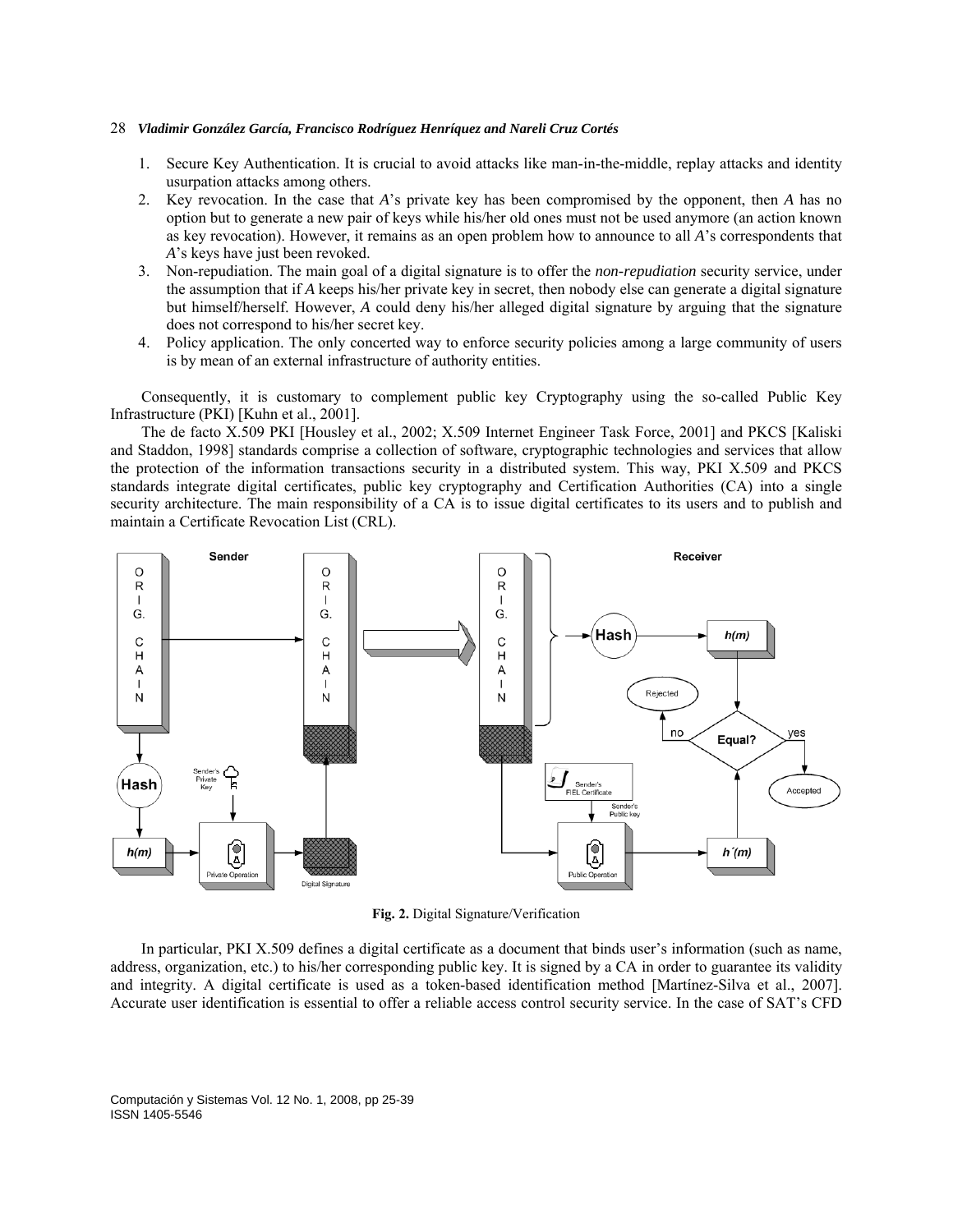#### *On the Security of Mexican Digital Fiscal Documents* 29

service, a PKI based on the PKCS Standards [PKCS 7 RSA Laboratories, 1993; PKCS 1 RSA Laboratories, 2002] was adopted [SAT Secretaría de Hacienda y Crédito Público, 2008]. [2](#page-4-0)



**Fig. 3.** Time Stamping a Document

### **2.1 Digital Time Stamps**

Digital time stamping can be defined as the generation of a digital certificate that guarantees the existence of a generic digital document before a particular time and that it has not been modified since then [Gabillon and Byun, 2001; Haber and Stornetta, 1990; Haber and Stornetta, 1991; Haber and Stornetta, 1997; Massias et al. 1999]. Time stamping schemes can be classified into two main classes, namely, those based on distributed trust, and those that rely on a trusted third party [Gabillon and Byun, 2001]. The former model is based on the notion that if a document has been dated and signed by a large number of users, then the verifier entities can get convinced about the authenticity of such signatures (due to the low probability that all such users have been corrupted or compromised by the adversary). The latter model is based on the impartiality of the Time Stamp Authority, the entity that is in charge of issuing the time stamps. Clearly, techniques based on distributed trust cannot be applied in the context of SAT's CFDs. Hence, in the rest of this document we will only focus on the model of a trusted third party authority.

A Digital time stamp must meet the following criteria [González-García, 2007; Haber and Stornetta, 1990; Haber and Stornetta, 1991; Haber and Stornetta, 1997],

- The time stamp must be embedded within the document being time stamped.
- Any document and/or time stamp modification should be detected.
- It should be computationally infeasible to insert in the document a date and/or hour different than the authentic one.

In order to achieve the characteristics mentioned above, the following solutions have been proposed [Haber and Stornetta, 1997],

1. Refereed Solution: A copy of each document that has been time stamped by the Authority is stored in a master database.

<span id="page-4-0"></span><sup>&</sup>lt;sup>2</sup> In México there exist five major PKI systems [Hernández-Luna, 2007]. All five of them have been implemented by the following governmental organisms, the Mexican Tributary Administration System (SAT), Banco de México, the Mexican Economy Ministry, the Mexican Health System (IMSS after its name in Spanish) and the Mexican Internal Affair Ministry. In addition, the organism, *Comisión Intersecretarial para el Desarrollo del Gobierno Electrónico*, was created on December 9, 2005 in order to promote a PKI standardization within México [Acuerdo Gobierno Mexicano, 2005].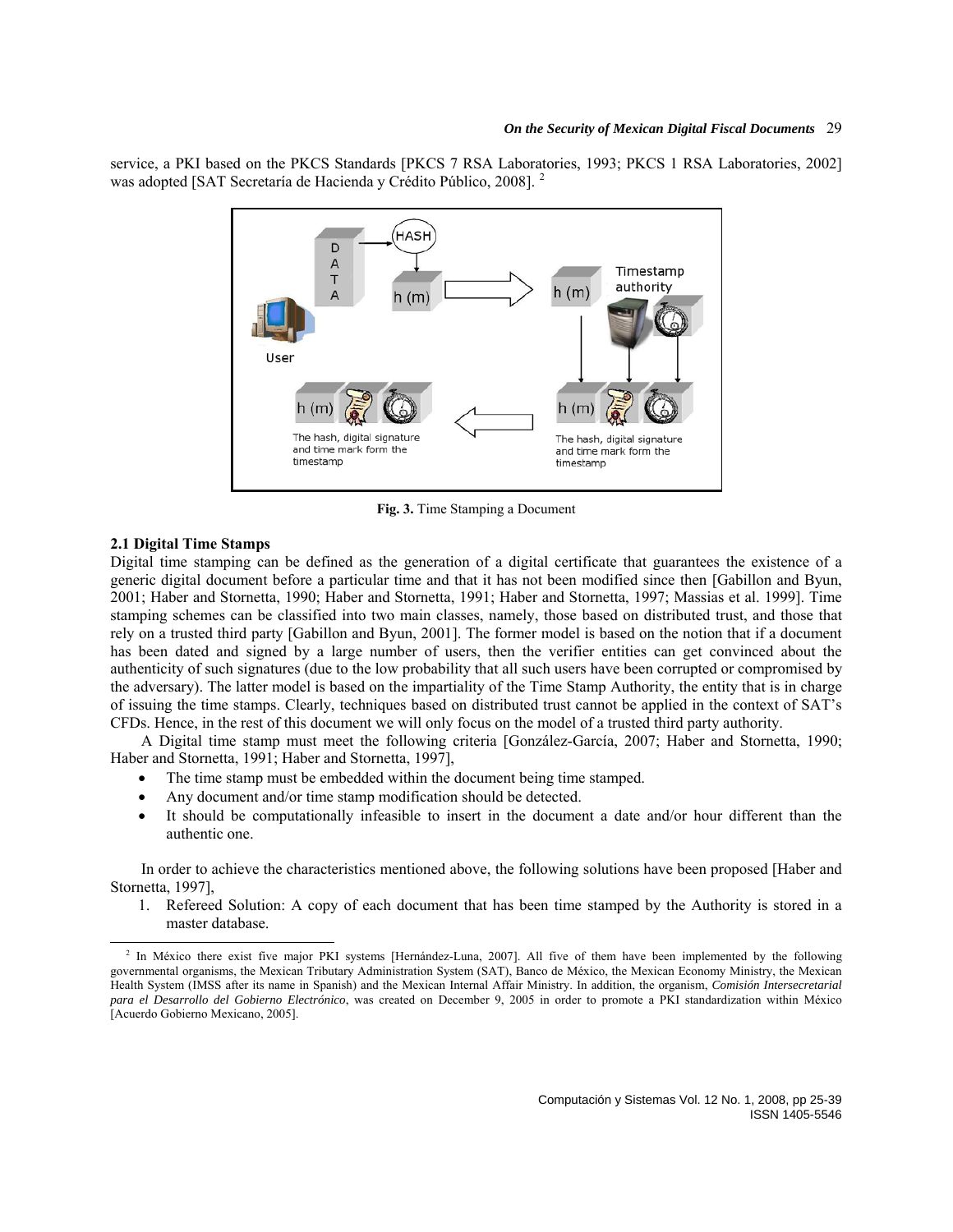- 2. Improved Refereed Solution: Similar to the one above, but in this case, is the hash of the document the one that gets time stamped and stored.
- 3. Linked Protocol: The authority time stamps and signs the hash of the document. In addition, the time stamp is linked with the last one issued. This way if a given time stamp is modified, then all the time stamps that were issued afterwards, will also get altered.
- 4. Distributed Protocol: Several Time Stamp Authorities act together issuing partial time stamps. Then, the one authority that originally received the user's request produces the complete time stamp by combining all the partial stamps [Takura et al., 1999].

The X.509 Public Key Infrastructure Time-Stamp Protocol (TSP) in [Adams et al., 2001] defines a Time Stamp Authority (TSA) as a Trusted Third Party that provides a proof-of-existence for a particular datum at an instant in time. This can be used to verify that a digital signature was applied to a message before the corresponding certificate. Other natural application of a TSA is to establish the time of submission when a deadline is critical, or to indicate the time when the transactions of a protocol took place.

The steps specified in this protocol in order to produce a valid time stamp are outlined in Fig. 3. As shown in Fig. 3, we first obtain the hash value of the document to be time stamped. Then, the TSA generates a certificate that contains the hash, the time and the signature of the Time Stamp Authority. Additionally, it is strongly recommended that time-stamping information should be obtained soon after the signature has been produced, for example, within a few hours. In order to verify the correctness of a time stamped document, the following procedure is performed,

- Check if the hash received and the one obtained from the document are the same or not. If yes then,
- Check if the certificate was indeed issued by the Time Stamp Authority. If yes then,
- Compare the time stamp date and time against local references. If they agree then,
- Verify that the state of the certificate is not revoked.

# **3 The Advanced Digital Signature Security (FIEL) and its Protocol**

The Advanced Electronic Signature<sup>[3](#page-5-0)</sup> (FIEL after its name in Spanish), is the implementation of a digital signature based on the PKI standard specified in [Kaliski and Staddon, 1998]. According to the Mexican Federal Fiscal Code published in [SAT Secretaría de Hacienda y Crédito Público, 2008], every taxpayer must require his/her FIEL. Up to this date, however, for some services the usage of the FIEL is optional.

In Mexico, an electronic invoice is a legal digital document with fiscal validity that follows the standards defined by SAT [Anexo 20 SHCP Secretaría de Hacienda y Crédito Público, 2006]. Furthermore, SAT established that all electronic invoices must be stored by users for a period of at least 5 years and destruction of them should be carried on only after 10 years of the issue date [SAT Secretaría de Hacienda y Crédito Público, 2008].

In the rest of this Section we will describe the security architecture utilized by SAT for the FIEL and CFD generation.

### **3.1 The Accounting Must Be Electronic and Simultaneous**

In order to create a digital invoice, it is mandatory to use electronic connections such as Internet. Additionally, the user's accounting register should be affected at the same time that the digital invoice is being generated. Furthermore, it must be guaranteed that the date, hour, minute and second in which the accounting register was affected is exactly the same that the one registered in the digital invoice.

### **3.2 Key Generation and Digital Certificate Request**

A 1024-bit RSA private/public key is generated in an electronic file of 1024 bits with name´s extension "\*.key", as defined by the standard PKCS#8 [PKCS 8 RSA Laboratories, 1993] and ciphered according to the standard PKCS#1 [PKCS 1 RSA Laboratories, 2002]. The private/public key can be obtained through an application developed by SAT

<span id="page-5-0"></span> $\overline{a}$ 

<sup>3</sup> "*Firma Electrónica Avanzada*".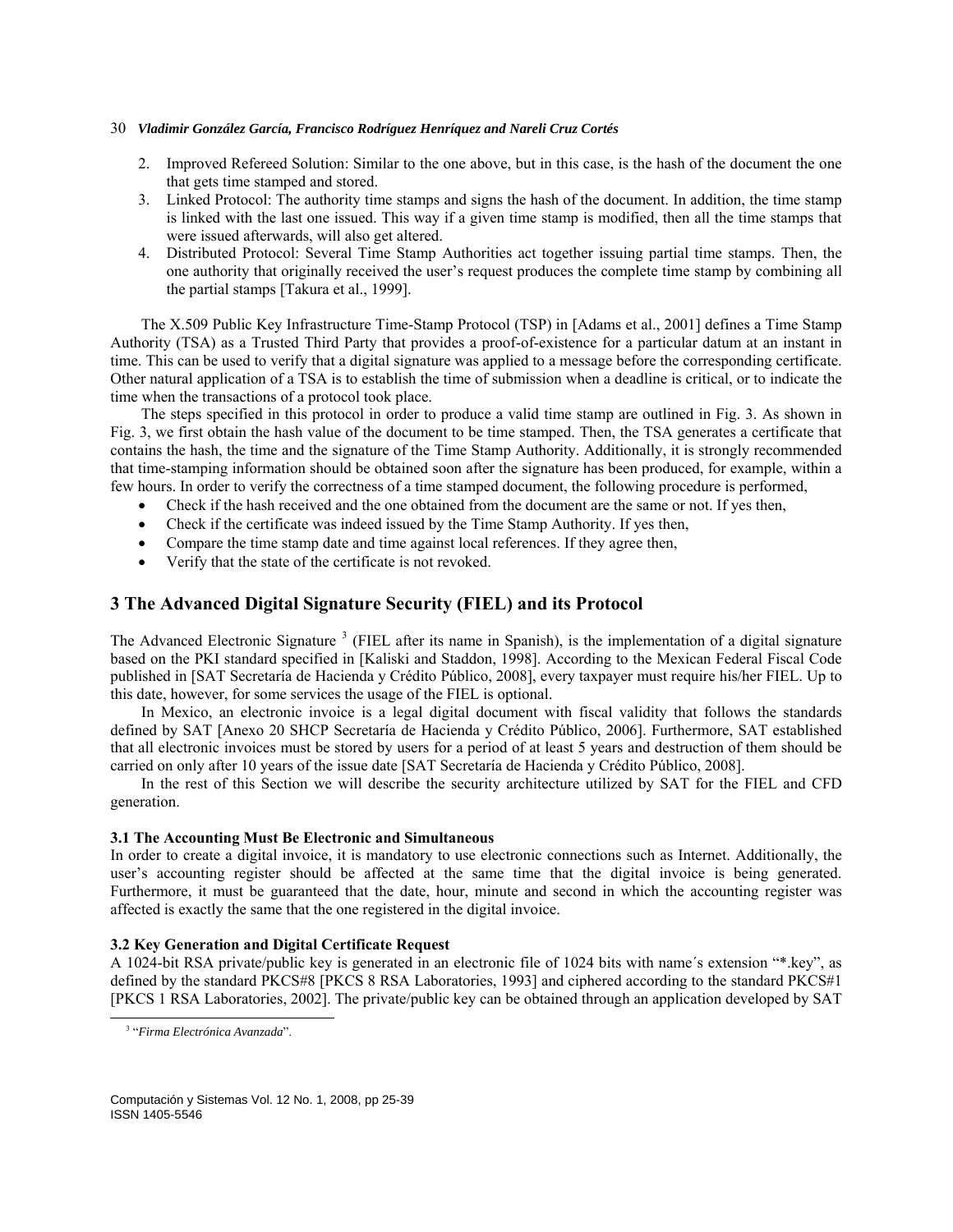### *On the Security of Mexican Digital Fiscal Documents* 31

which is available at the Internet called SOLCEDI (after its name in Spanish: *solicitud de certificados digitales*). SOLCEDI is an application directly written from the primitives defined in the open-source library OPENSSL [Young and Hudson, 2007], however the key pair can be generated with any other library that complains with the aforementioned standards.

The FIEL certificate is an electronic document with name´s extension \*.cer in the format X509 V3 [Housley et al., 2002] generated by SAT. It binds user's information (such as name, address, organization, etc.) to his/her corresponding public key. In order to guarantee its validity and integrity, it is signed by SAT using its private key. According to the procedure specified by SAT, a user FIEL certificate can only be granted before SAT's officers. The interested user should ask for an appointment and if the FIEL certificate is granted, the corresponding \*.req file will be stored in a 3.5 inches magnetic disk, CD or USB memory.

#### **3.3 Folios**

Taxpayers must request the approval of electronic folios by SAT, which are composed by a series number and a single number. In case of consent, SAT gives an approbation number. The system guarantees that the electronic series are different than their regular paper invoice counterparts. In order to guarantee that no folio is duplicated, it is necessary to verify that the folio number utilized in an electronic invoice corresponds to that of the approbation number given by SAT.

User's requests for folios consist of two main steps. Firstly, it is necessary to request a folio's certificate and second, the folio's approbation range. The folio requirement procedure is performed through the SOLCEDI program that generates a file \*.req and \*.key under the PKCS standards. The \*.req file is encapsulated with the FIEL certificate under the PKCS#7 [PKCS 7 RSA Laboratories, 1993] syntax by creating a file type \*.sdg which should be send by Internet using the Digital Fiscal Documents System module (*Sistema de Comprobantes Fiscales Digitales*, SICOFI) available in [Schmeh, 2003]. Once the folio certificate has been obtained it is possible to request for folio approvals.

In order to keep and use his/her folio numbers, the taxpayer should prepare his/her administrative accounting systems to store folio numbers and series. Furthermore, it is necessary to validate the folios numbers to avoid duplications and numbers out of range in the taxpayer's accounting system.

### **3.4 The Advanced Electronic Signature Generation**

The Digital Signature is generated by following the next steps (which have been outlined in Fig. 2):

- 1. Original Chain Generation. It is a CFD that includes all the relevant data of the invoice as it has been defined and published in [Anexo 20 SHCP Secretaría de Hacienda y Crédito Público, 2006]. The original chain should be generated under the standard UTF-8.<sup>[4](#page-6-0)</sup>
- 2. Obtaining the Hash. It is an algorithm that generates a hash of the original chain, using the hash function MD5.
- 3. Signing the Hash. By using 1024-bit RSA as defined in the standard PKCS#1 [PKCS 1 RSA Laboratories, 2002], this signature process ensures that the digital invoice was signed by the legitimate owner of the private key. The resulting signature should be encoded in format base 64.

After above three steps have been accomplished, a Digital Signature is obtained. In order to verify the Digital Signature, the sender's public certificate should be downloaded using the program CERTISAT. Thereafter, the signature verification is done by extracting the certificate's public key.

# **3.5 CFD Format**

<span id="page-6-0"></span> $\overline{a}$ 

The generation, decoding and storing of a CFD as a digital invoice must follow the XML format. Version 1 and 2 of this format was published in [Anexo 20 SHCP Secretaría de Hacienda y Crédito Público, 2006], any of these two versions can be used. The XML format defines fields containing fiscal data. Any additional information (such as

<sup>4</sup> According to SAT's terminology, the original Chain corresponds to "*Cadena original*" in Spanish.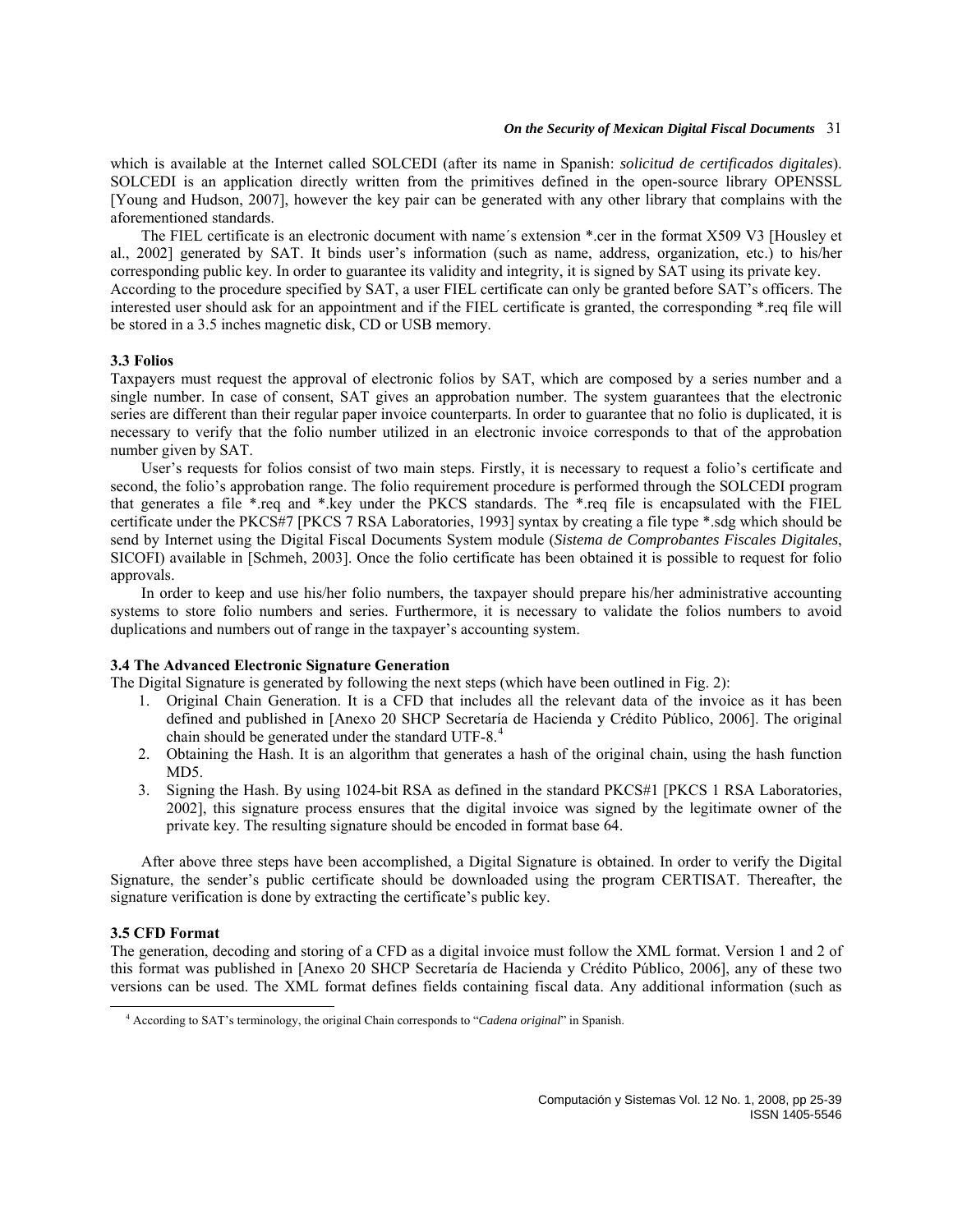commercial information, barcodes, number of purchase, discounts, special offers, time stamp, etc.) can be inserted into the invoice within a field called "addenda".

### **3.6 Monthly Report**

Every month, the folios that have been utilized must be reported. Currently, this monthly report must be done through SAT's web page (SICOFI). Monthly reports must contain the date, hour, minute and second in which the accounting registers and the electronic invoices were issued. The format for folio reports was specified in [Anexo 20 SHCP Secretaría de Hacienda y Crédito Público, 2006]. This report must be signed by SAT through the module SICOFI.

### **3.7 Communication with SAT**

At present date, it is necessary to have a direct connection to SAT's WEB page in order to validate folios, certificates and monthly reports. SAT was supposed to offer to taxpayers the necessary components for executing automatic validations through the Internet (i.e., WEB services). This service was projected to begin at 2005, however until now, it has not been released.

### **3.8 Printing the Electronic Invoice**

In [Regla 2.22.8 SHCP Secretaría de Hacienda y Crédito Público, 2004], SAT establishes that, in addition to the requirements published in [Artículo 29 Cámara de Diputados del H. Congreso de la Unión, 2006], the electronic invoice must contain the original chain, the folio´s certificate serial number, the digital signature and the label: "*Este documento es una impresión de un comprobante fiscal digital*".[5](#page-7-0)

### **3.9 Storage**

<span id="page-7-0"></span> $\overline{a}$ 

Every generated and/or received invoice must be stored in its original format XML. In [Artículo 29 Cámara de Diputados del H. Congreso de la Unión, 2006] it is established that the taxpayer must store the XML file in their fiscal address during a period of at least 5 years. The receiver has the option to store the invoice as a copy of paper or as a file in the format XML. It is worth noticing that the data stored should be physically located into the user's fiscal address as registered by SAT, otherwise, if for some reason this were not the case, then the user should notify SAT immediately.

SAT does not consider secure storage of electronic invoices; as a result the user is left on his own for defining the necessary policies about this important issue.

### **3.10 Certificate Revocation**

It is possible to revoke both, the FIEL certificate and the folio certificate. Certificate revocation can be accomplished by taxpayers through Internet connections or by visiting SAT's offices with the corresponding documents and credentials [SAT Secretaría de Hacienda y Crédito Público, 2008].

To perform a certificate revocation by Internet, it is necessary to have the revocation key and the certificate. In order to know the current Certificate Revocation List (CRL) [Housley et al., 2002], it is necessary to access SAT´s WEB page [SAT Secretaría de Hacienda y Crédito Público, 2008]. SAT should implement a WEB service called on line Certificate Status Protocol (OCSP) as specified in [Myers et al., 1999], so that taxpayers can perform on-line queries investigating which certificates have been revoked. Once again, this service was projected to appear at 2005, however, it has yet to be released.

<sup>&</sup>lt;sup>5</sup> "This document is a digital fiscal invoice printed copy".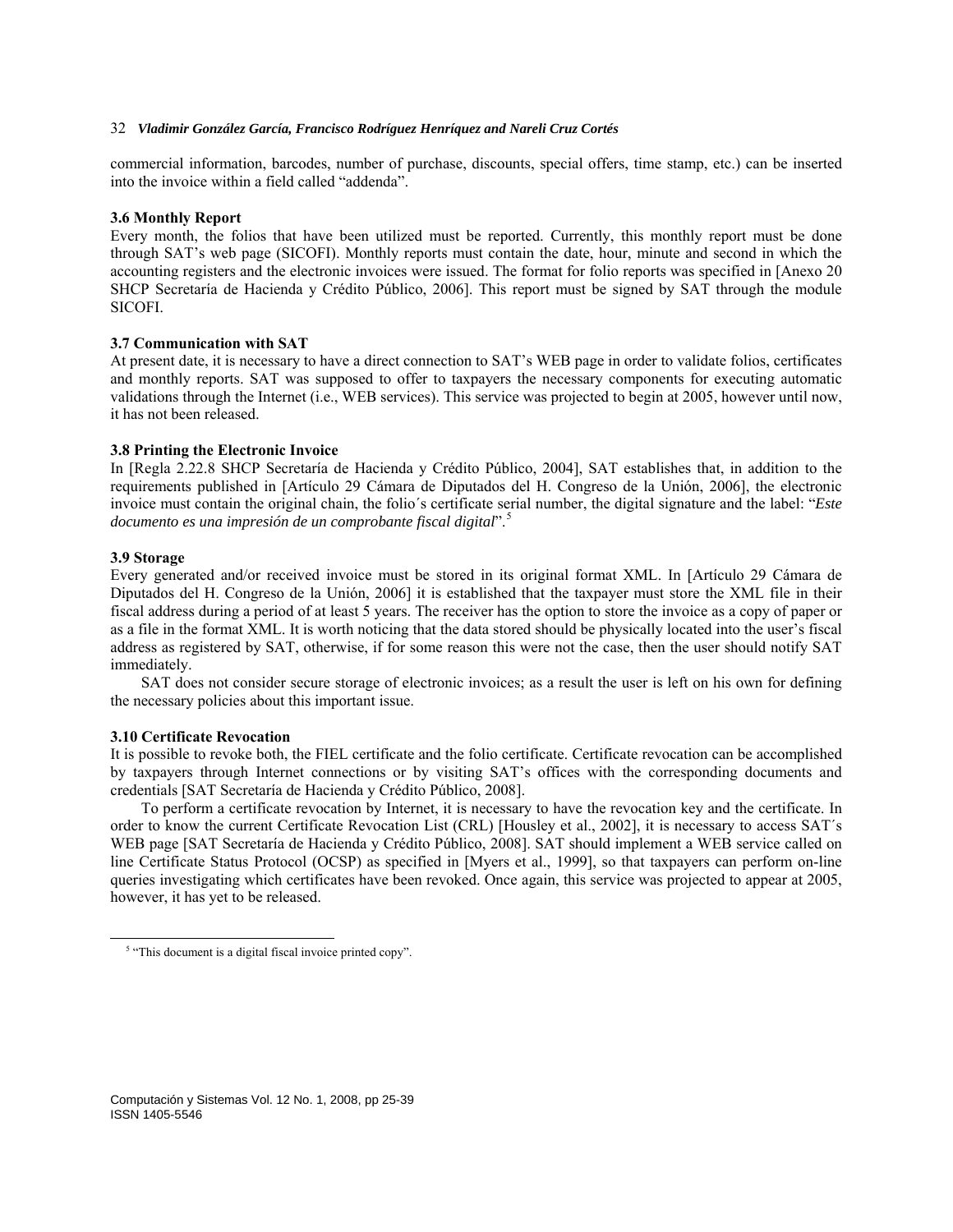# **4 Problems**

In this Section we briefly outline the security flaws that our analysis detected in SAT's electronic invoice system.

### **4.1 Authentication Using the Private Key**

In order to access SAT´s services, it is necessary to login by using either the CEIK (Confidential Electronic Identification Key) or the FIEL certificate. The CEIK authentication consists of inputting in the system the taxpayer federal register value (RFC by its acronym in Spanish: "*Registro Federal del Contribuyente*") and a pre-agreed password.

In the case of the FIEL certificate authentication, SAT's user identification module asks for the certificate, the private key and corresponding password. This is of course, unacceptable because the private key and the password should never be revealed by the user to anyone, quite especially, to the government. Moreover, if the private key and the password are sent through the Internet, their security is compromised due to the possibility of the man-in-themiddle attack, replay attacks, etc. Even if this attack is not launched by an anonymous opponent, SAT officers will have access to each one of the taxpayers' private keys and thus, they will have every means for generating electronic invoices on behalf of any taxpayer.

We strongly believe that this security leak in SAT's system must be corrected immediately, because it denies privacy to all the taxpayer Mexican citizens.

#### **4.2 Data Manipulation**

As it was stated in the previous Section, the generation of a Digital Invoice (DI) implies the simultaneous modification of the accounting register and the DI´s date and time. The DI and accounting register are controlled by the taxpayer´s software, Hence, it is perfectly possible to change the actual CFD's date and time at any moment, even without SAT's knowledge. As a consequence, it could be possible to falsify documents if the client and provider agree on that.

### **4.3 Using the Certificates**

The PKI standards mandate that the Certificate Revocation List (CRL) should be publicly available and periodically updated. Otherwise, an attacker can launch several devastating attacks against the system as discussed in for example [Stallings, 1998].

On the other hand having an on-line certificate revoking system might be useful in the case of the folio certificates. However, it might be a problem for the FIEL certificates due to the fact that a malicious intruder could easily revoke FIEL certificates invalidating the ones created legally. Things can get even worse if the intruder knows the taxpayer private key and password, because he/she could renew the FIEL certificate using his/her own data.

### **4.4 Cryptographic Algorithms**

The FIEL and folio certificates are generated using cryptographic algorithms that are already obsolete or soon will be. The hash algorithm MD5 has been already broken. Moreover, it has been speculated that given the current technology and state-of-the-art factorization algorithms, 1024-bit RSA will not last more than 5 years. After that point, all standards will recommend to move on to 2048-bit RSA, in order to guarantee a reasonable security margin.

### **4.5 Unsafe Storing**

According to SAT, all electronic invoices generated by a user, should be kept into the fiscal address by a period of 5 years [Artículo 30 Cámara de Diputados del H. Congreso de la Unión, 2006]. The format required to store those documents is XML. However, as it was mentioned above, the cryptographic algorithms used in the system will probably be compromised after a shorter period of time, and as a consequence, the CFDs stored in XML will become vulnerable. Therefore, it is important to define a mechanism to safely store the information and renew the cryptographic algorithms in case that they get broken in the near future.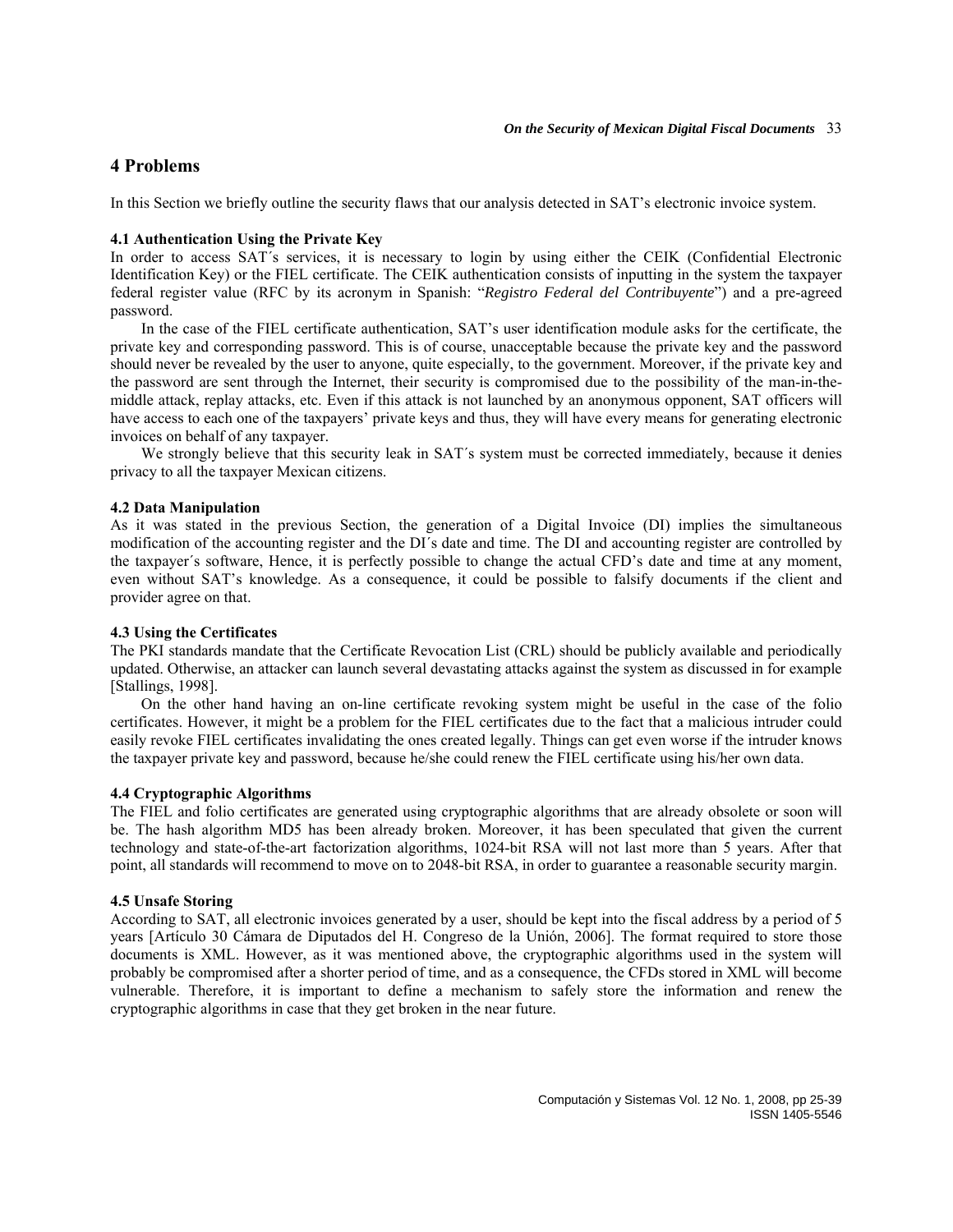|                      | <b>Security Level in Bits</b> |            |           |           |           |
|----------------------|-------------------------------|------------|-----------|-----------|-----------|
| <b>Cryptosystems</b> | (80)<br>$SHA-1$               | 3DES (112) | AES (128) | AES (192) | AES (256) |
| ECC                  | 160                           | 224        | 256       | 384       | 512       |
| <b>RSA</b>           | 1024                          | 2048       | 3072      | 8192      | .5360     |

**Table 1.** Security Equivalence between Public Key Cryptography and Private Key Cryptography

# **5 Recommendations**

### **5.1. Taxpayer Authentication**

The taxpayer authentication can be done without compromising the corresponding private key. A simple solution is outlined next:

- The taxpayer asks for a secure session to SAT, sending his/her digital certificate.
- SAT sends a session key encrypted with the user's public key as a challenge to the taxpayer.
- The taxpayer decrypts the challenge with his/her private key.
- The taxpayer authenticates to SAT's WEB page using the session key.

Those steps would only require that a program executed at the taxpayer side decrypts SAT's challenge by applying his/her private key.

### **5.2. Digital Fiscal Documents Generation**

A Time-Stamp Authority certifies that the registered time and date have not suffered any modification. The service given by this authority may be operated as a Trusted Third Party (TTP) [Adams et al. 2001; Haber and Stornetta, 1997]. The X.509 Public Key Infrastructure Time-Stamp Protocol (TSP) [Adams et al., 2001] defines a time-stamp authority, specifies the service requirement, the type of answer to be given, the errors, the security methods to be used, data structures and the certificate authority requirements. A time-stamp service is capable of processing verification requirements, that is, it verifies that a data existed in a determined date and time. If a time-stamp server is used, it can ensure that the date and time in the accounting register and the CFD have not been modified either maliciously or accidentally.

### **5.3. Alternative Cryptographic Algorithms**

A sound alternative to RSA public key cryptosystem is Elliptic Curve Crypto-schemes (ECC). ECC has been carefully analyzed over the last 20 years and security experts believe that ECC can offer the same security than RSA using key lengths that are roughly ten times smaller. Having smaller keys is an important advantage in terms of performance and efficiency. Similarly, there exist several new proposals for hash functions, other than MD5 or SHA-1, that have not been compromised yet [Rodríguez-Henríquez et al., 2006].

In order to quantify the crucial importance of selecting the right cryptographic algorithm combination we give the following definitions. We define the security strength of a strong *n*-bit key symmetric block cipher as the computational power needed for trying all possible keys, an attack traditionally known as brute-force attack. We say that an *m*-bit key public key cryptographic algorithm has an equivalent *n*-bit security strength, with  $m > n$ , if the best known crypto attack to it, requires a computational effort comparable to the one associated to a brute force attack over an *n*-bit key strong symmetric block. Table 1 (which has been adapted from [Hankerson et al., 2003]), shows the security equivalence among two public key cryptosystems, namely, RSA (the one employed in the FIEL certificates) and ECC; against one hash algorithm, namely, SHA-1, and two symmetric ciphers, namely, 3DES and AES.

Mainly due to functionality or compatibility reasons, algorithms of different strengths and key sizes are frequently used together in the same application. In general, the weakest algorithm and key size used for cryptographic protection determines the strength of the overall protection provided to the system. As an example, if a powerful hash function with 128 bits of security strength is combined with 1024-bit RSA, then only 80-bit of security strength will be provided to the digital invoice. As it is shown in Table 1, should the application require 128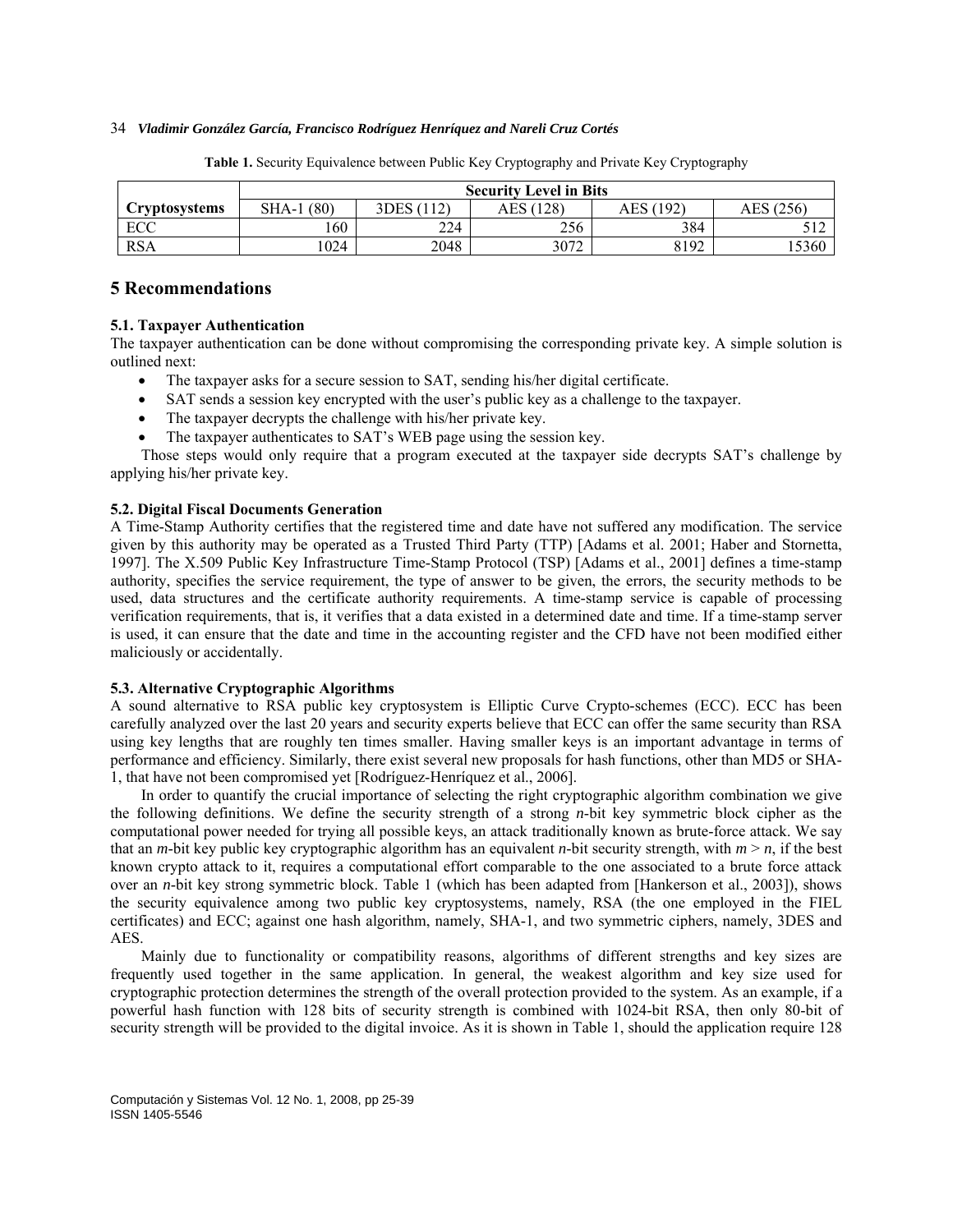bits of security, a 3072-bit RSA key must be used. Likewise, 256-bit ECC can be used to substitute RSA as a public key cryptographic engine, providing the same security strength.

#### **5.4. Safe Storage**

If someone needs to certify a paper document, it is necessary to go to the notary to ensure its legality. The notary legalizes and saves one copy of the document with the goal of proving its authenticity. If a digital document requires certification, then we can go to a Certificate Autority (CA) to verify and legalize the digital signature. However, How can one legitimate that the CFD´s issued date and time are the original ones?

The answer to this question is to certificate the CFD with a Digital Notary which will have valid cryptographic algorithms into the next 10 years. Because of that, we propose the usage of cryptographic tools such as Digital Signatures and Time-Stamps in order to create a Notary Authority. This authority can certify digital documents, specifically Digital Invoices.

To that end, it is possible to use a client-server architecture as the one shown in Figure 4. The Digital Notary may archive all digital invoices and digital certificates using Evidence Record Syntax (ERS) and the communication protocol LTAP [Jerman-Blažiĉ, 2007; Jerman-Blažiĉ, 2005] defined by the working group LTANS [LTANS IETF Secretariat, 2008].

In the Next Section we describe an architecture that can emulate SAT's CFD system and at the same time, can provide safe storage for the datum being manipulated.



**Fig. 4.** Safe Storage Architecture

# **6 Implementation**

In this Section we describe the main building blocks of the safe storage architecture implemented in this work, which are shown in Fig. 4. We also explain how our system can be integrated to an emulated SAT's CFD system (See Fig. 5). Our system was coded in the C and C++ programming languages. It allows the correct generation and safe storage of certified CFDs and it also permits to verify their validity. The CFDs are generated in XML format, fullycomplying with the XSD format specified by SAT. The certified CFDs can be long-term stored for as long as required by SAT (a period of time of 5 years is typical, however, sometimes documents must be stored for up to 10 years). As shown in Fig. 5, the complete system is composed by the following main modules,

- Safe Storage Module.
- CFD Generator Module.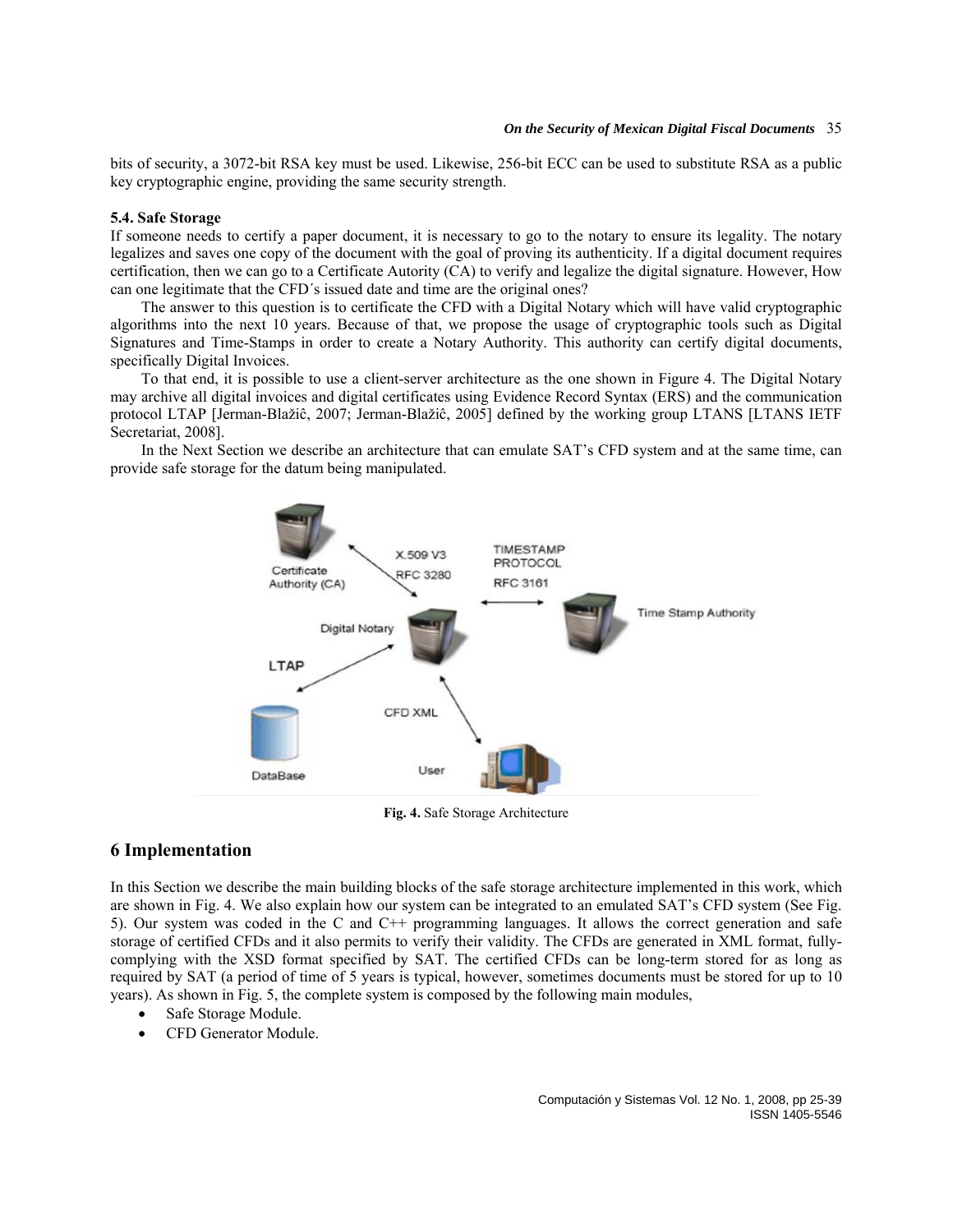- Certificate Authority.
- Time Stamp Authority.
- Database.



**Fig. 5.** An Architecture that Emulates SAT's CFD System with A Safe Storage System

### **6.1 Safe Storage Module**

Based on the LTAP protocol [Jerman-Blažiĉ, 2005], this module is responsible of getting "Proof of Evidence" for all the CFD generated by the system. In our implementation, the Safe Storage Module utilizes a client-server communication. It works as an independent module that exchanges information with the Certification and Time Stamp Authorities and it can read/write to/from the main database. It supports the minimum set of services defined in [Jerman-Blažiĉ, 2005], namely, Storage, Status, Verification, Export and Deletion of CFDs. The system uses an Apache WEB server, which allows communication with any client that supports the HTTPS protocol.

# **6.1.1 CFD Generator Module**

In order to generate a CFD, our CFD generator module performs the following steps,

- 1. It writes all CFD relevant data in XML format according to the XSD format specified by SAT.
- 2. It generates the original chain that is to say, the hash value of the CFD data obtained in the previous step.
- 3. It requests to the Time Stamp Authority (TSA) a time stamp for the original chain document generated in the previous step.
- 4. It retrieves the time-stamped document and it adds to it, the official date and time granted by the TSA.
- 5. Using the CFD extension field addenda, it adds the time stamp of the previous step to the XML document of Step  $(1)$ .
- 6. It signs the XML document of the previous step using its private key. The signature is stored in the field termed by SAT "Sello Digital".
- 7. The time stamped CFD so obtained along with the digital certificate of the CFD generator module is sent to the requester (Safe Storage Module).
- 8. The Safe Storage Module records the existence of a new document and it stores it in the database.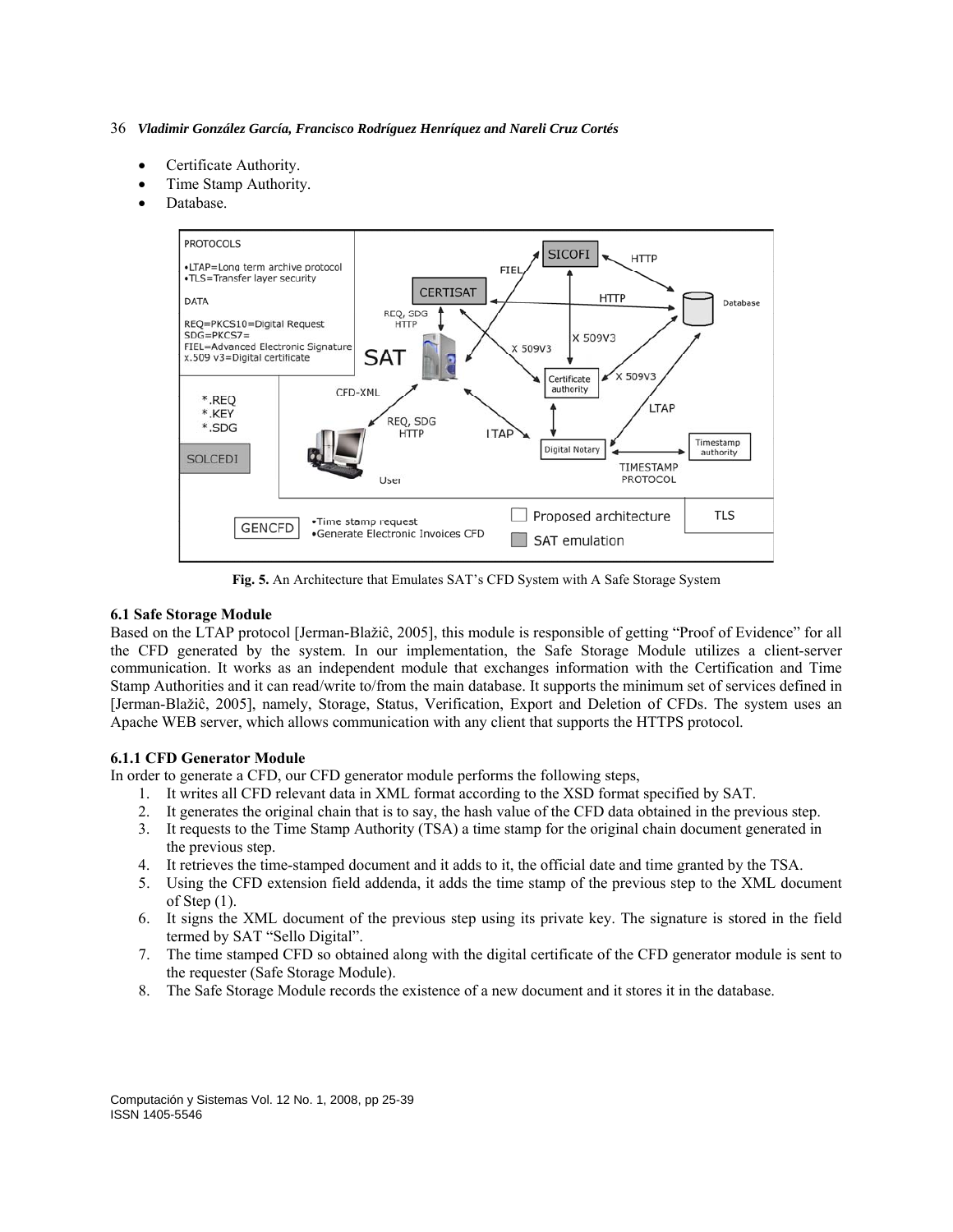### **6.2 Certification Authority**

This module is responsible of implementing the PKI system. It generates, revokes and manages x.509v3 digital certificates. Additionally, it is also responsible of publishing the Certificate Revocation List (CRL) periodically. In our architecture this module was implemented using the OpenSSL library [Young and Hudson, 2007].

### **6.3 Time Stamp Authority**

As it was explained in Subsection 2.1, The TSA is responsible of providing proof-of-existence for a particular datum at a given instant in time. In our implementation, the TSA receives the hash value of the document to be time stamped. It returns a document that includes the received hash value, along with the corresponding time stamp and TSA signature of the first two values. The time stamp is formatted according to the ASN.1 [Dubuisson, 2000].

### **6.4 Database**

The database stores all the proof of evidence of the CFD documents generated by the system. It can be accessed by the Certification Authority and the Safe Storage Module. This module was implemented in MySQL DBMS.

# **7 Conclusion**

In this paper we have identified a number of mild/serious problems when using SAT's Digital Signature and digital invoice specifications. In our opinion, the most serious problem, which requires the immediate attention of SAT, is the authentication protocol that obligates taxpayers to send their corresponding private keys and passwords through Internet. This procedure should be eliminated at once from SAT's CFD system and substituted for authentication protocols that help to confirm private key possession.

Another important problem is the lack of a Certificate Revocation List periodically published by SAT. This makes impossible for regular taxpayers to detect revoked certificates, and this, can easily bring disastrous situations in commercial transactions. Furthermore, according to Mexican laws, CFDs should be stored for as much as 10 years. This makes the cryptographic suite specified by SAT designers a dangerous choice. This is especially true for the RSA-1024 bit public key system and the MD5 hash function, which are already broken or soon will be.

We also recommend to extend the CFD specification so that secure storage and CFD time stamping is also included. To this end, in this paper we presented the design specifics of a Safe storage architecture that can fully comply with SAT's CFD specification while, at the same time, it allows the usage of digital notary and digital time stamps concepts.

# **Acknowledgments**

The second author acknowledges support from CONACYT under grant 45306. The third author acknowledges support from CIC-IPN.

# **References**

- 1. **Acuerdo Gobierno Mexicano**, "Acuerdo que tiene por objeto crear en forma permanente la comisión intersecretarial para el desarrollo del gobierno electrónico" (in Spanish). In Diario Oficial de la Federación, December, 9 2005.
- 2. **Adams C., Cain P., Pinkas D., and Zuccherato R.**, "Internet X.509 Public Key Infrastructure Time-Stamp Protocol (TSP)". RFC 3161, IETF, August 2001. Available at: http://www.ietf.org/rfc/rfc3161.txt.
- 3. **Anexo 20 SHCP Secretaría de Hacienda y Crédito Público**, "Anexo 20 de la resolución miscelánea fiscal para 2006" (in Spanish). Diario Oficial de la Federación de México, September 1st 2006. Available at: http://www.sat.gob.mx/nuevo.html.
- 4. **Artículo 29 Cámara de Diputados del H. Congreso de la Unión**, "Artículo 29 del Código Fiscal de la Federación". In El Diario Oficial de la Federación, Gobierno de México. (in Spanish), December 2006.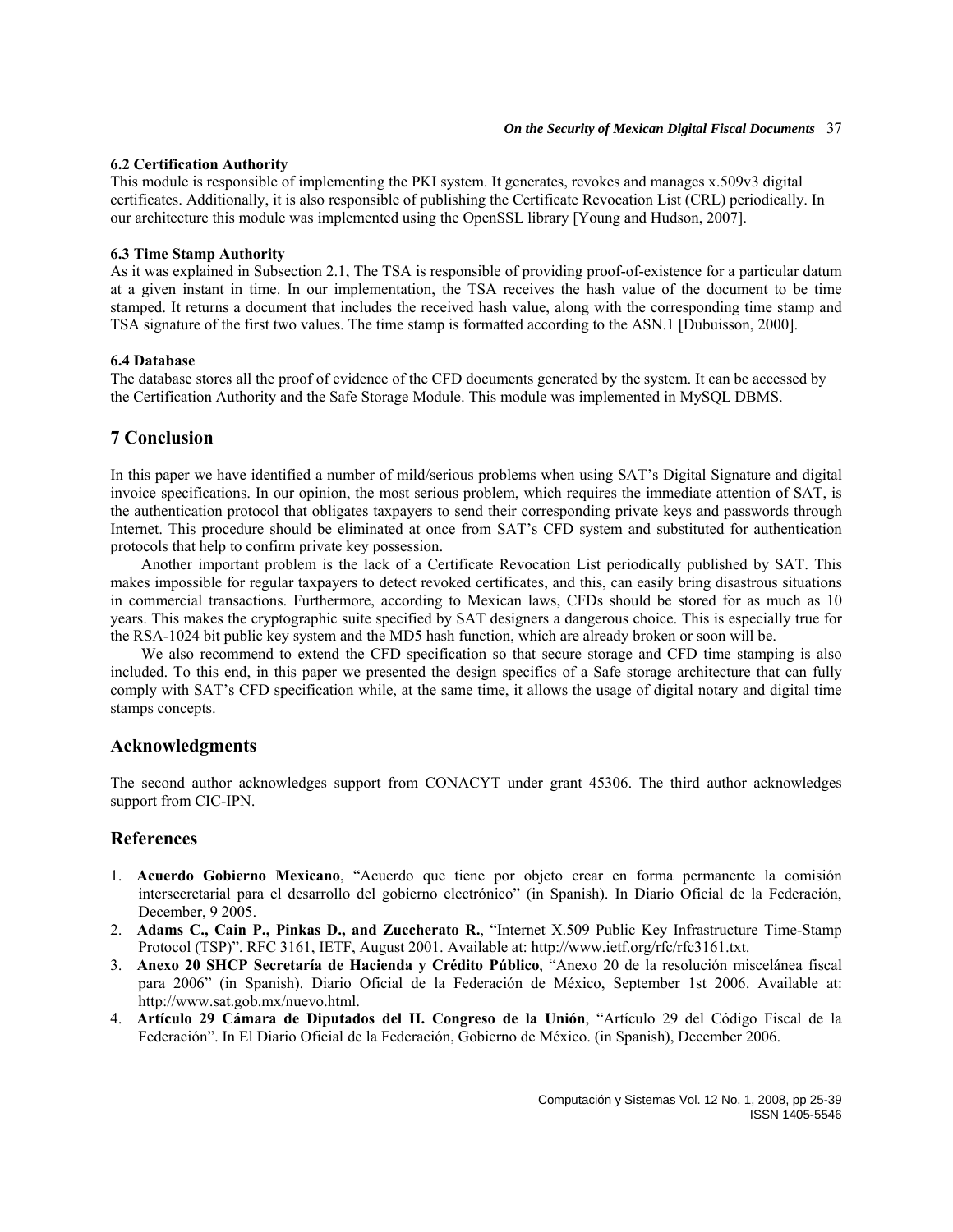- 38 *Vladimir González García, Francisco Rodríguez Henríquez and Nareli Cruz Cortés*
- 5. **Artículo 30 Cámara de Diputados del H. Congreso de la Unión**, "Artículo 30 del Código Fiscal de la Federación". In El Diario Oficial de la Federación, Gobierno de México. (in Spanish), December 2006.
- 6. **Dubuisson O.**, "ASN.1 Communication Between Heterogeneous Systems". Morgan Kaufmann Publishers, 2000. [http://asn1.elibel.tm.fr/en/book/.](http://asn1.elibel.tm.fr/en/book/)
- 7. **Gabillon A. and Byun J.**, "A two-level time-stamping system". In Sec '01: Proceedings of the 16th international conference on Information security: Trusted information, pages 139–149, 2001.
- 8. **González-García V.**, "Diseño y desarrollo de un prototipo de notaría digital" (in Spanish). Master's thesis, Laboratorio Nacional de Informática Avanzada LANIA, August 2007.
- 9. **Haber S. and Stornetta W. S.**, "How to time-stamp a digital document". In A. Menezes and S. A. Vanstone, editors, CRYPTO, volume 537 of Lecture Notes in Computer Science, pages 437–455. Springer, 1990.
- 10. **Haber S. and Stornetta W. S.**, "How to time-stamp a digital document". J. Cryptology, 3(2):99–111, 1991.
- 11. **Haber S. and Stornetta W. S.**, "Secure names for bit-strings". In ACM Conference on Computer and Communications Security, pages 28–35, 1997.
- 12. **Hankerson D., Menezes A., and Vanstone S.**, "Guide to Elliptic Curve Cryptography". Springer, 2003.
- 13. **Hernández-Luna F. A.**, "Análisis e implementación de la norma oficial mexicana NOM-151-SCFI-2002". Propuesta de Tesis de Maestría, Programa de Graduados en Ciencias Computacionales. Instituto tecnológico y de estudios superiores de Monterrey, Zona metropolitana de la Ciudad de México, December 2007.
- 14. **Housley R., Ford W., Polk T., and Solo D.**, "Internet X.509 Public Key Infrastructure Certificate and Certificate Revocation List (CRL) Profile". RFC 3280, IETF, Apr. 2002. Available at: [http://www.ietf.org/rfc/rfc3280.txt.](http://www.ietf.org/rfc/rfc3280.txt)
- 15. **Jerman-Blažiĉ A., Klobuĉar T., and Donova-Jerman B**, "Long-term trusted preservation service using service interaction protocol and evidence records". Comput. Stand. Interfaces, 29(3):398–412, 2007.
- 16. **Jerman-Blažiĉ A. and Sylvester P**. "Long-Term Archive Protocol (LTAP)", draft-ietf-ltans-ltap-06. Internet Draft, August 2005. Available at: http://tools.ietf.org/html/draft-ietf-ltans-ltap-06.
- 17. **Kaliski B. and Staddon J.**, "RFC2437: PKCS #1: RSA Encryption", October 1998. Available at: http://www.ietf.org/rfc/rfc2437.txt.
- 18. **Kuhn R., Hu V., Polk T., and Chang S.-J.**, "Introduction to public key technology and the federal PKI infrastructure". NIST, February 2001. Available at: http://csrc.nist.gov/publications/nistpubs/800-32/sp800- 32.pdf.
- 19. **LTANS IETF Secretariat**, "Long-Term Archive and Notary Services (LTANS)". Available at: <http://www.ietf.org/>html.charters/ltans-charter.html. abril, 2008.
- 20. **Martínez-Silva G., Rodríguez-Henríquez F., Cruz-Cortés N., and Ertaul L**, "On the generation of x.509v3 certificates with biometric information". In S. Aissi and H. R. Arabnia, editors, Security and Management, pages 52–57. CSREA Press, 2007.
- 21. **Massias H., Avila X. S., and Quisquater J.-J.**, "Timestamps: Main issues on their use and implementation". In WETICE, pages 178–183. IEEE Computer Society, 1999.
- 22. **Myers M., Ankney R., Malpani A., Galperin S., and Adams C.** "X.509 Internet Public Key Infrastructure Online Certificate Status Protocol-OCSP". RFC 2560, IETF, June 1999.
- 23. **NOM-151 Gobierno Mexicano**, "Norma oficial mexicana NOM-151-SCFI-2002, prácticas comerciales, requisitos que deben observarse para la conservación de mensajes de datos" (in Spanish). In Diario Oficial de la Federación, June, 4 2002.
- 24. **PKCS 1 RSA Laboratories**, "PKCS #1 v2.1: RSA Cryptography Standard. Technical Note PKCS1", RSA Laboratories, June 2002. Available at:<http://www.ietf.org/rfc/rfc3447.txt>.
- 25. **PKCS 7 RSA Laboratories**, "PKCS #7: Cryptographic Message Syntax Standard. Technical Note PKCS7", RSA Laboratories, Nov. 1993. Available at: http://www.ietf.org/rfc/rfc2315.txt.
- 26. **PKCS 8 RSA Laboratories**, "PKCS #8: Private-Key Information Syntax Standard". Technical Note PKCS8, RSA Laboratories, 1993.
- 27. **Regla 2.22.8 SHCP Secretaría de Hacienda y Crédito Público**, "Regla 2.22.8" (in Spanish). Diario Oficial de la Federación de México, May 31th 2004.